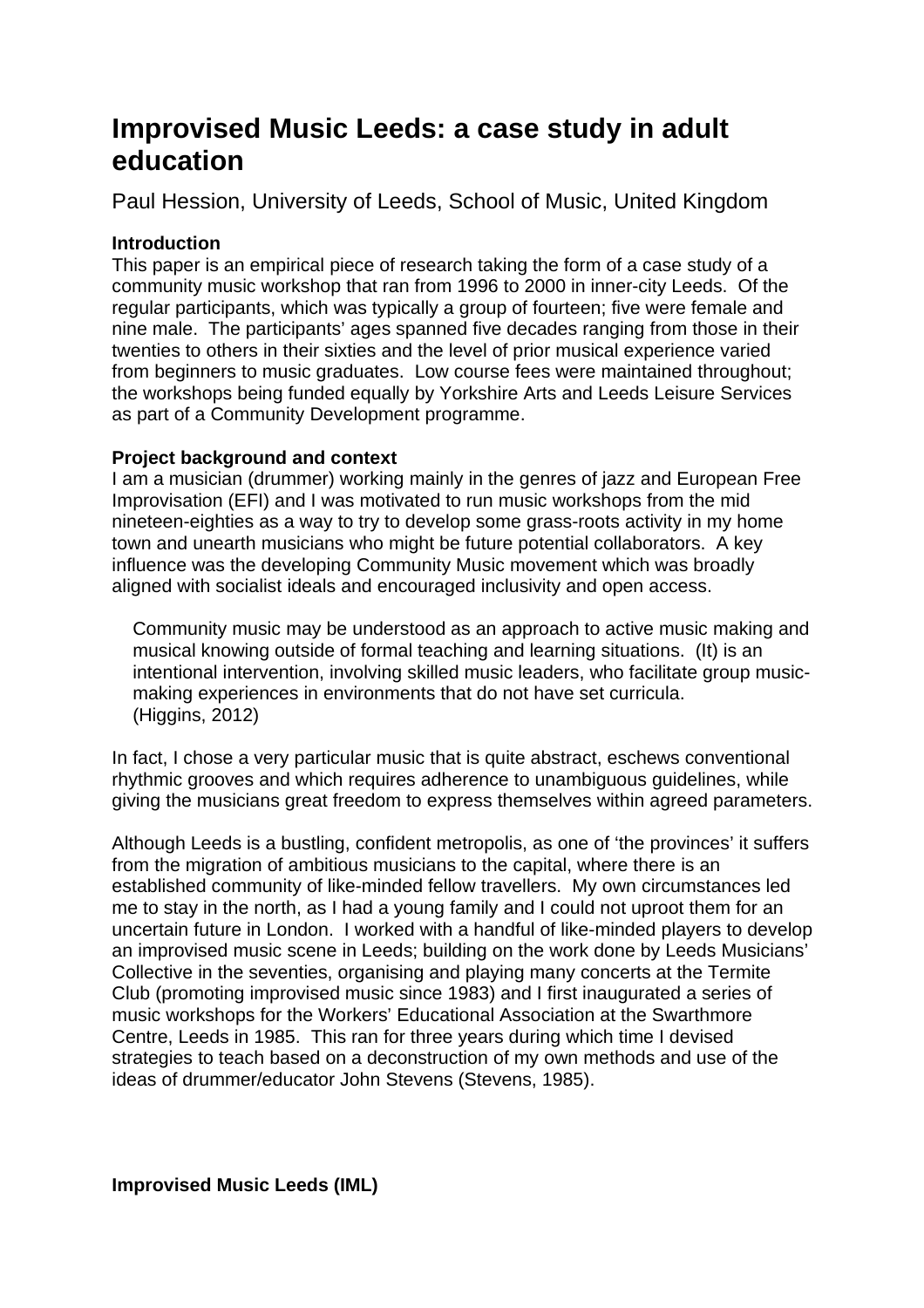IML was founded by myself and two other musicians in 1996. The plan was to run regular blocks of weekly workshops led by myself, prior to the final session in each series being led by an invited guest musician, in preparation for a public concert the following evening. Funding meant that high-profile musicians could be invited to work with the ensemble. IML existed for four years on a regular basis at Galway Mills, Holbeck (an industrial area south of the River Aire) with concerts taking place upstairs at The Adelphi public house. The geographical location of these events gave them a gritty atmosphere that many participants remembered fondly and this was crucial to their success.

Mature, amateur and many working class musicians often do not have access to the traditional conservatoire system of music education, therefore a group of this kind, meeting in informal settings (a piano warehouse in an industrial area of the city), was widely deemed to be an adventure as well as a stimulating, learning experience.

 Community music is an expression of cultural democracy and musicians who work within it are focused on the concerns of making and creating musical opportunities for a wide range of people from many cultural groups. (They) have been reliant on the erratic world of grant aid, project funding and volunteering. This economic platform has created a landscape of professional insecurity and resulted in the majority of community musicians assuming a freelance employment status. Due to economic limitations of self-employment, community musicians needed to secure dependable income and jobs in order to pursue their objectives. Dictated by the capitalist imperative, practitioners developed a rich tapestry of practical projects *but found it difficult to find time and space to critically reflect*. (Higgins, 2012) My italics.

My motivation to make a case study of IML after a hiatus of nearly twenty years, started with my decision to undertake studies (M.Mus) at the University of Leeds in 2010 at the age of fifty-three and my subsequent PhD study. I finally found time and space to critically reflect!

## **Case study**

I must stress that this study is from a very personal standpoint, as I inaugurated and ran the workshops. Apologies are offered for the perhaps too personal nature of the account.

The circumstances that led to the establishment of IML were quite specific to the location of an old mill in an industrial area south of the river in Leeds. Holbeck has a history that evolved with the industrial revolution. The buildings are predominantly large mills, many of which are now dilapidated and some of them have grand architectural features, such as one based on the Egyptian temple at Edfu (Marshall's Mill). Galway Mills is one such edifice, though not as grand as some, it is a solid stone, brick and cast iron structure that is quite imposing in its own way. I constructed a workshop/studio space on the top floor, which was sub-let from Besbrode Pianos, who stored hundreds of pianos over four floors in various states of playability.

One of my reasons for having a space in which to work, was a history of hiring rooms for music workshops around the city (West Yorkshire Playhouse, The Pavilion, Swarthmore Centre) and being repeatedly asked to be quiet or move, despite the owners having advance notice of the projected sound levels.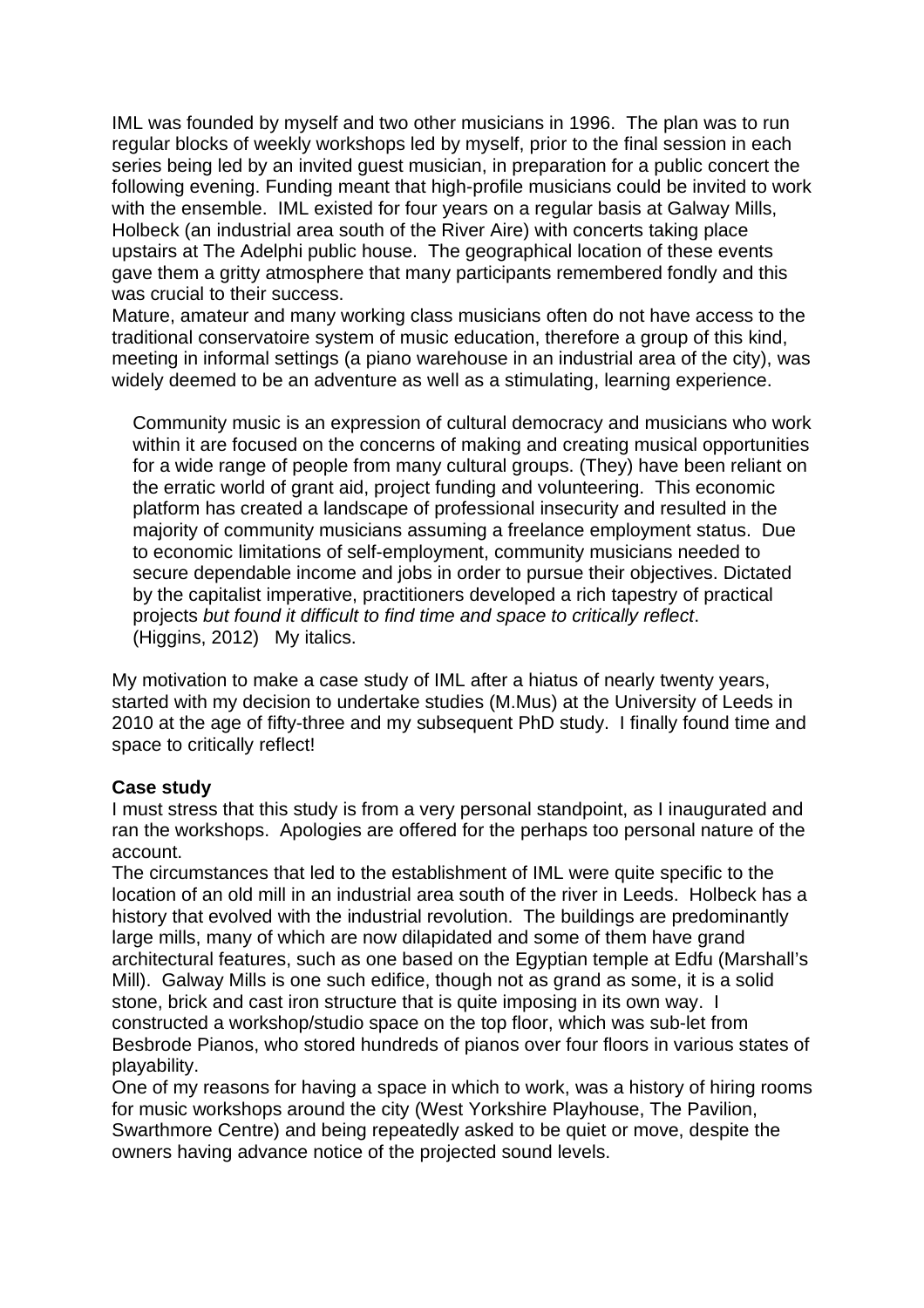I had come to the conclusion that I needed a workspace isolated from dwellings, other study groups and audiences for plays.

We determined from the start that funding was essential so that we could invite quest musicians to work with the group and, in order to comply with the funding criteria, we needed to form a committee of three people: a chairperson (myself), a secretary (Damien Bowskill) and a treasurer (Pete Malham). Damien and Pete were both musician friends who were keen to be involved with IML and offered to be committee members.

We managed to secure equal funding from Yorkshire Arts and Leeds Leisure Services and had flyers printed which were distributed around Leeds: at concerts, libraries, music shops, record shops, theatres, colleges and community centres and also called on friends and acquaintances to spread the word as widely as possible.

I had developed strategies for running music workshops from my early efforts for the WEA at the Swarthmore Centre. EFI is a very specific way of making music that has, at its core, an egalitarian philosophy of inclusivity and an approach which dispenses with traditional musical hierarchies, such as, sections (brass, woodwind, percussion, rhythm) and, despite the use of the word *free,* the players are not free to play absolutely anything – freedom in this context means that the music is free of traditional melody, harmony and rhythmic structure. It is an engagement with sound as a medium to create an abstract art music that can be very moving, at best, and cacophonous in other circumstances.

Much activity that goes under the name of community music in Britain often embraces all musical styles and often concentrates on appropriated music from other cultures, such as Brazilian samba. I made no apology for my very specific field of activity and this was made clear from the start.

The sessions would be typically six or eight weekly meetings on Wednesday evenings and the players were asked to arrange themselves into a circle, in typical community arts style. The circle is used as it works perfectly – everyone can see each other, all are equal and, if the players exercise sensitivity, all will be audible.

I purposely went against musical orthodoxy by splitting apart similar instruments, such as saxophones, as there is a tendency for them (particularly male saxophonists) to engage in a musical arms-race (playing loud and dense passages to the exclusion of others). Interestingly, the guest leaders nearly always arranged the horns in sections, in the conventional sense.

 ..adult educators recognised that adults often knew a great deal about the subject they had registered to study and so the teachers of adults had to develop new methods of teaching. (Jarvis, 2014)

Many of my strategies were designed to make players listen closely to their fellow players and I deliberately paired unlikely instruments in duos that required restraint and high levels of control, such as a loud instrument (saxophone) with a quiet one (violin). Responsibility was equally shared, as I also stressed that the quiet instruments needed to project to make themselves heard within the group.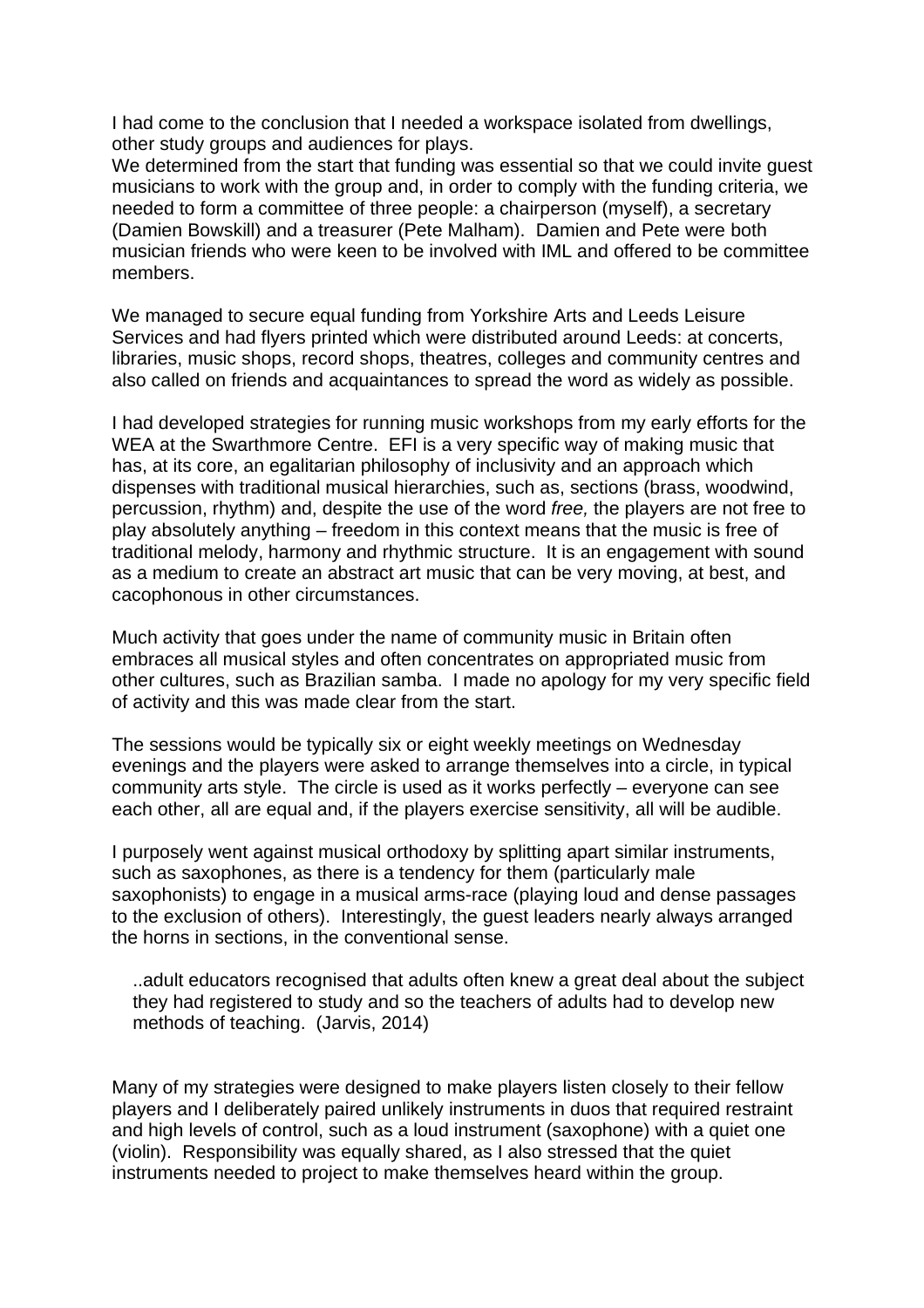By putting myself forward as a teacher of this particular music, I had embarked on a steep learning-curve. From the beginning in 1985, I had no formal teacher-training and drew on my experience as a player, observations of other activity in this field and events taking place at that time, which were part of a social reaction to conservative political developments, specifically the Thatcher government's policies.

Societal changes from the nineteen-seventies, such as the growth of Feminism and activism tied to community empowerment led to small organisations forming to run classes such as this.

Accessibility was reinforced by low course fees.

 Adult educators know that many of the liberal adult education subjects have not only been consigned to leisure time, they have been priced at such an exorbitant (level) that few people are able to afford to enrol in them. (Jarvis, 2014)

#### **Feedback from participants**

In 2015 I contacted as many of the players as I could find (sadly one of the musicians, my good friend Pete Malham died in the interim) to recall their feelings and memories of the sessions. Initially my request was for recollections but I soon realised that a questionnaire would be more appropriate. I am here using a small sample of replies from Damien, Richard, Denis, Gloria and Nick.

The questionnaire asked for their name, instrument played, how they found out about the sessions, about any previous musical experience, their age, their opinion of the premises (Galway Mills), their opinion of how the sessions were run and of the music and their thoughts about each of the guest leaders and whether their experience of these sessions had any impact on their subsequent musical endeavours. I asked them to feel free to elaborate about the workshops and the concerts and to send any photographs that they might have. I was gratified with the results and pleasantly surprised to receive several photographs, as this was before the widespread use of smartphones with cameras.

Most attendees heard about the sessions by word-of-mouth from friends and acquaintances. At least two were told about them by a jazz animateur and others saw flyers in public places.

All viewed meeting in the pub after the sessions as a valuable part of the evening:

 The pub… played an important part in terms of meeting before the workshop or going for a drink afterwards; providing a social context for getting to know the other members of the group. (Damien)

 Finding IML was a real relief, frankly – as much for the discussions over a pint in the Lord Nelson afterwards as for the group experience. (Richard)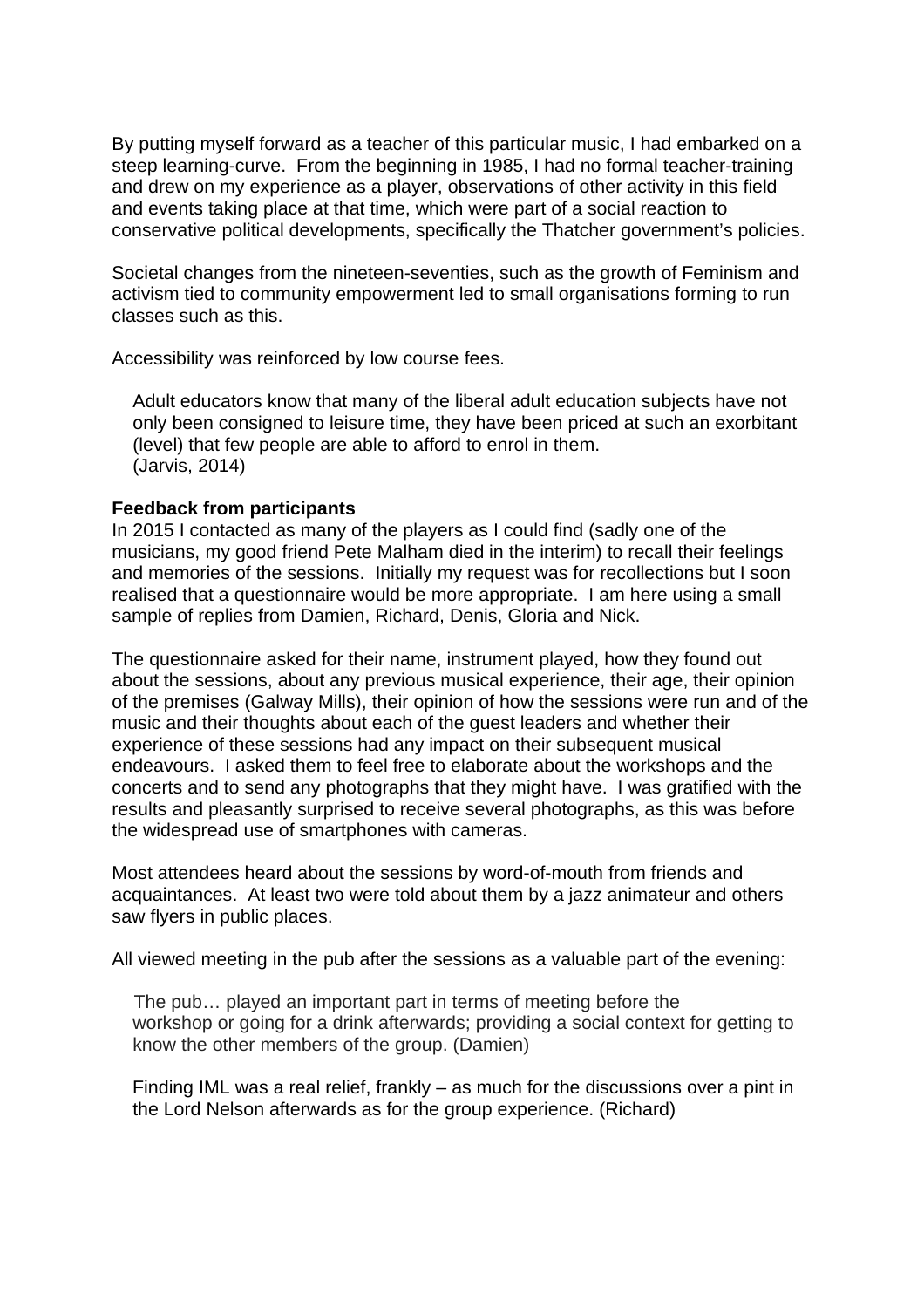The participants' previous musical experience included playing ska/reggae, modern jazz, classical violin repertoire, community big band, improvisation, jazz funk, blues and two of their number were music college students (jazz course).

Damien expressed his opinion that the influence of IML extended beyond the workshops and concerts:

 Jem Dobbs started coming to the workshop groups…and brought with him a number of people from the Bassa Bassa group who were interested in extending their improvising. There were other subgroups as well that grew out of the IML groupings that I wasn't part of. I remember seeing an improvising group once and you could hear Paul's IML group in there, so I think people walked away from the IML with a lot of information and techniques which is still out there.

Denis was one respondent who clearly valued the friendships he made at the sessions:

 I suppose the main feeling I had about IML was one of camaraderie. It was always a great atmosphere, more like a musical commune. I have said before that I had some of the best times ever at the top of that old warehouse! The gigs were great too of course. I had never thought I would get the chance to play with any of those visiting musicians, after all I only started playing the alto when I was 54 in 1990 after seeing David Murray at Brecon (Jazz Festival).

Here, Denis talks about one of the guest musicians who had a particular impact:

 Some stand out more than others, like Phil Wachsmann. He was such a refined guy, not at all the kind of person I met normally. I remember the gig we did with him and playing Stockhausen's *Set Sail For The Sun*… well a version of it anyway. It was so intense, like a musical meditation.

Gloria, a regular attendee, also expressed her feelings thus:

 The camaraderie of like-minded musicians was good. We all communicated together well and pooled together as a unit. There were no apparent personality clashes.

Although, she was slightly uncomfortable in the quite severe industrial surroundings:

 The location at Galway Mills was interesting, but a bit of a trek up all those stairs with a heavy instrument to carry. It is not somewhere where I would feel safe to attend on my own at night, as it was not very well lit and the area was not very salubrious.

Richard, then a young music college student expressed his frustration with his college experience:

 Up till then my musical experiences were predominantly improvisation, Jazz, Ska/Reggae and African music. Music college was uniformly awful and hugely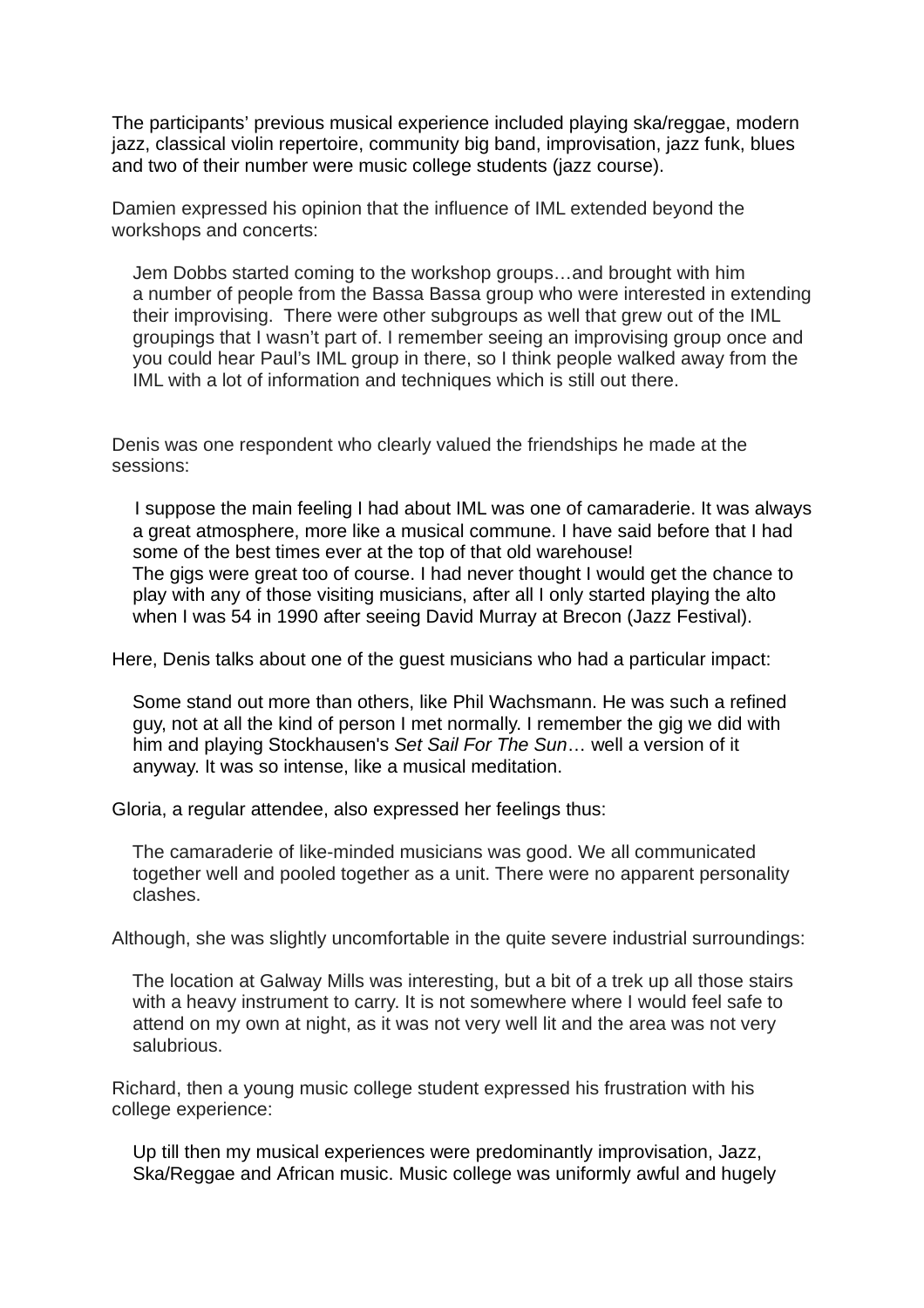depressing – seemingly designed to drive people away from music. I couldn't relate to any of my peers, who all seemed victim to deeply questionable drives for musical recognition, as clones of prior musical fortunates.

But he seemed to find stimulation at IML:

 The session leader was deeply committed to improvised music and often managed to communicate this passion to the group. Frequently the group playing was analysed, usually to examine the sensitivity and musical courage or honesty that had been displayed (or not).

 Not only did I determine to continue to play as often as possible in large improvising ensembles (which I'd not had the fortune to experience before, as a player), but I carried on enjoying playing with combinations of players from different disciplines and 'abilities', and I felt that these workshops confirmed my belief in improvisation as generally being the way forward and the prime node (which up till then I'd not had much chance to put into practise with many other players).

His replies confirm my belief in inter-generational learning as a positive force. At IML he was playing with and relating to other musicians, some of whom were of his parents' and grandparents' generations.

Nick, a young musician whose group subsequently went on to be quite successful offered this comment, which made me smile:

 Just a really enjoyable, affirming experience overall. It was great to play with a large number of different musicians with different backgrounds/instruments/ ideas. I remember fondly, one gig, playing my ¾ size crap out of tune violin, stood alongside a classically trained violinist and not feeling at all out of my depth!

## **Lifelong learning**

As a mature student I have become something of an evangelist for *lifelong learning*, although I am aware that it is an imprecise term and debate goes on around the conflation of the words *learning* and *education* as well as the concept itself:

 …the concept of lifelong learning (a phrase that I have always felt was more empirically accurate than *adult learning)* while allowing for the distinctiveness of the learning that does occur in adult life. Although I think it is wrong to argue that adulthood stands alone as a discrete, self-contained and separate stage of life, I do believe that there are forms of learning we engage in that are visible in a much more heightened form in adulthood as compared to childhood and adolescence. (Brookfield, 2000)

As the only child of working class parents, the artistic life to which I aspired was deemed impractical and I was encouraged to find work in a factory. I was determined to develop my musical skills and became a largely self-taught drummer.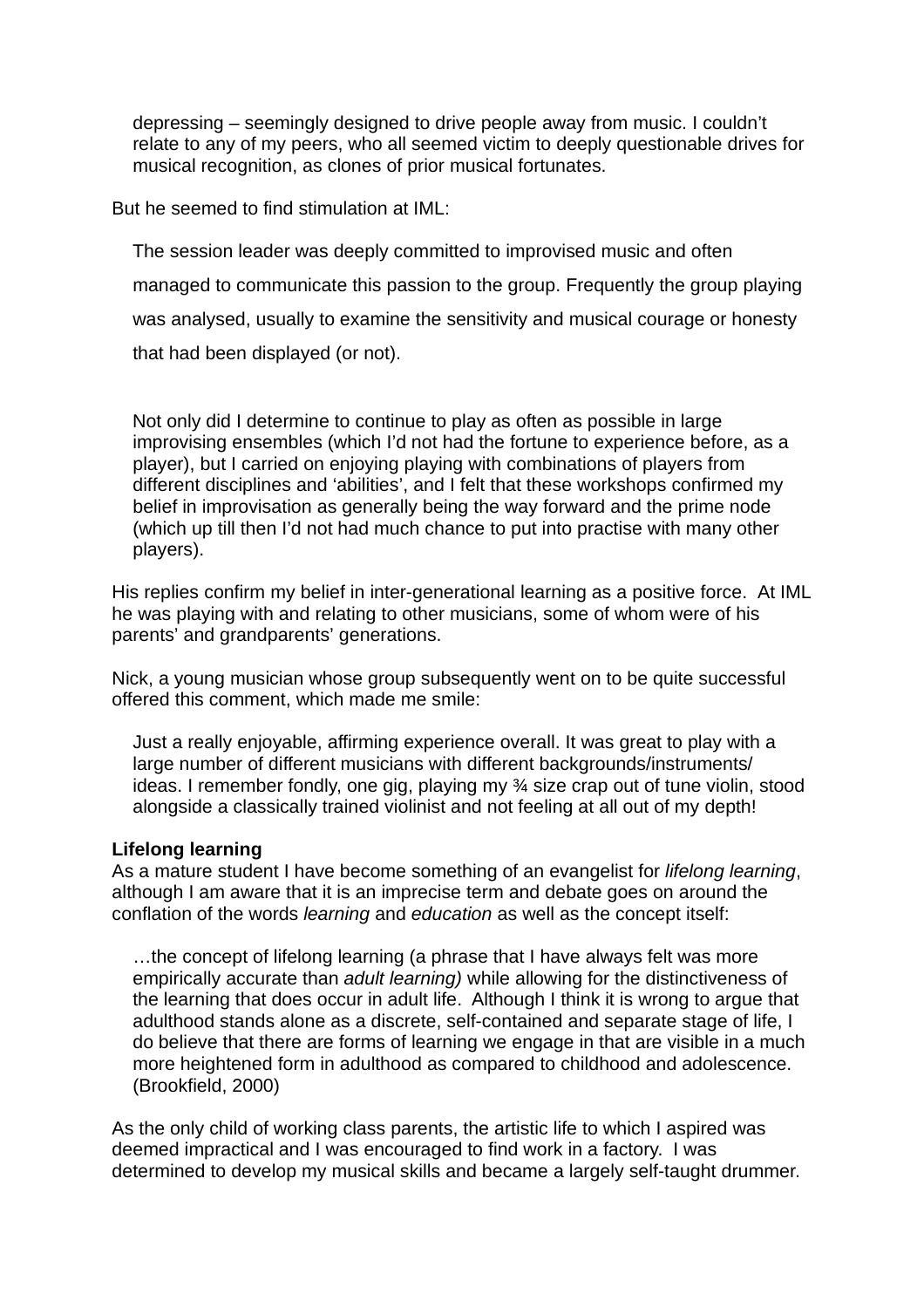This led to a lifelong career and to my eventual decision to augment my performing work with teaching, despite my lack of formal preparation. I became a drum teacher of school-age children at two music centres in West Yorkshire, as well as establishing and running music workshops in various locations.

My belief was that as a practitioner (musician), I should be able to instruct others in my subject. Of course, by underestimating the skill of the trained teacher, I learned some harsh lessons very quickly, but by *learning by doing* I gained confidence and developed strategies that were successful.

 One distinctive area in liberal adult education was the recognition that teaching adults required different skills to teaching children.. (Jarvis, 2014)

The constant encouragement of young and emerging talent is to be applauded, but it implies that only the new has real value. There are numerous cases of older people not realising their full potential, supported by assumptions that their learning capacity is diminished and that they are incapable of meeting the challenges of further learning and development (Desjardins & Warnke, 2012). Mature artists often hit a peak in later life, balancing years of experience with renewed vigour and the encouragement of lifelong learning, particularly inter-generational learning has benefits for the whole of society.

 Learning from living is another way of looking at lifelong learning and three different approaches to the study of learning through life and from life may be referred to here: biographical learning, experiential learning and learning from life itself. In fact, the basis of these is the assumption that life is a learning experience and, as Faure (1972) has argued, that we are always learning to be.. (Jarvis, 2014)

#### **Conclusion**

While considering these music workshops and my own experience as both an educator and mature student, the practice of *critical reflection* and the concepts of *lifelong learning* and *intergenerational learning* have dominated my thought processes.

Entering into university life in my fifties made me aware of the practice of critical reflection, beyond that which I had used in my musical life up to that point. In this study, critical reflection was undertaken both by myself and the respondents, who kindly gave their time to reply. The reflections of the respondents was illuminating, as I discovered their thoughts and memories of events from almost twenty years ago. Their responses confirmed my belief that the activity of the group had been of some value and that it had made a lasting impression.

I am aware that the concept of lifelong learning has a long history and that the idea of continued learning across the lifespan has many precedents, going back to antiquity.

 They appear in different guises in the work of Plato, in early Chinese philosophy and in the work of Comenius. They are implicit within a number of religions, notably the Jewish faith. (Withnall, 2000)